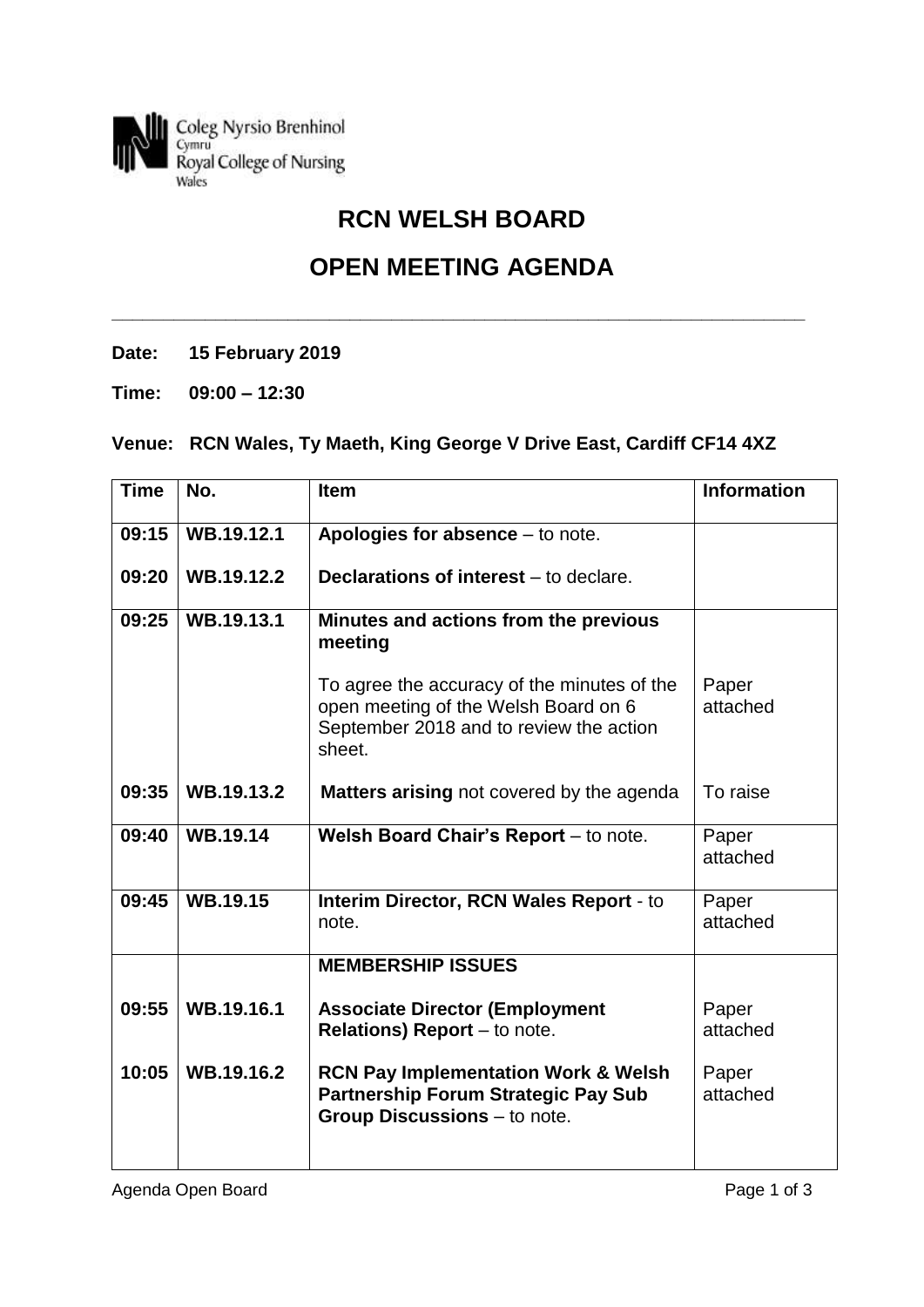| <b>Time</b> | No.             | <b>Item</b>                                                                                                                                        | <b>Information</b>            |
|-------------|-----------------|----------------------------------------------------------------------------------------------------------------------------------------------------|-------------------------------|
| 10:15       |                 | <b>COFFEE</b>                                                                                                                                      |                               |
|             |                 | <b>GOVERNANCE</b>                                                                                                                                  |                               |
| 10:30       | WB.19.17.1      | <b>Reports from the meetings of Council</b><br>held on 28 November 2018 and 24<br>January $2019 -$ to note.                                        | Papers<br>attached            |
| 10:35       | WB.19.17.2      | <b>Report to Boards of the handover</b><br>preparation and handover meetings<br>of RCN Council members held on 13 & 14<br>December 2018 - to note. | Paper<br>attached             |
| 10:40       | WB.19.17.3      | <b>Reports from Trade Union Committee</b><br>meetings held during August, September<br>and October - to note.                                      | Paper<br>attached             |
| 10:45       | WB.19.17.4      | <b>Report from the Professional Nursing</b><br>Committee held on 29/30 October 2018 -<br>to note.                                                  | Paper<br>attached             |
| 10:50       | WB.19.17.5      | <b>Report from Health Practitioners</b><br><b>Committee meeting held on 27 November</b><br>$2018 -$ to note.                                       | Paper<br>attached             |
| 10:55       | WB.19.17.6      | <b>Succession Planning Committee Update</b>                                                                                                        | To receive a<br>verbal update |
| 11:00       | WB.19.17.7      | <b>RCN Foundation Wales Committee</b><br><b>Update</b>                                                                                             | To receive a<br>verbal update |
| 11:05       | <b>WB.19.18</b> | <b>Staffing Information</b> $-$ to note                                                                                                            | Paper<br>attached             |
|             |                 | <b>PROFESSIONAL PRACTICE</b>                                                                                                                       |                               |
| 11:10       | WB.19.19.1      | <b>Associate Director (Professional</b><br><b>Practice) Report</b> – to note.                                                                      | Paper<br>attached             |
| 12:00       | WB.19.19.2      | RCN in Wales Nursing PhD Studentship -<br>this will take place at 12:00 immediately<br>before lunch.                                               | To receive a<br>presentation  |
| 11:20       | WB.19.19.3      | <b>RCN Wales Engagement with the</b><br><b>Independent Sector</b> – to note.                                                                       | Paper<br>attached             |